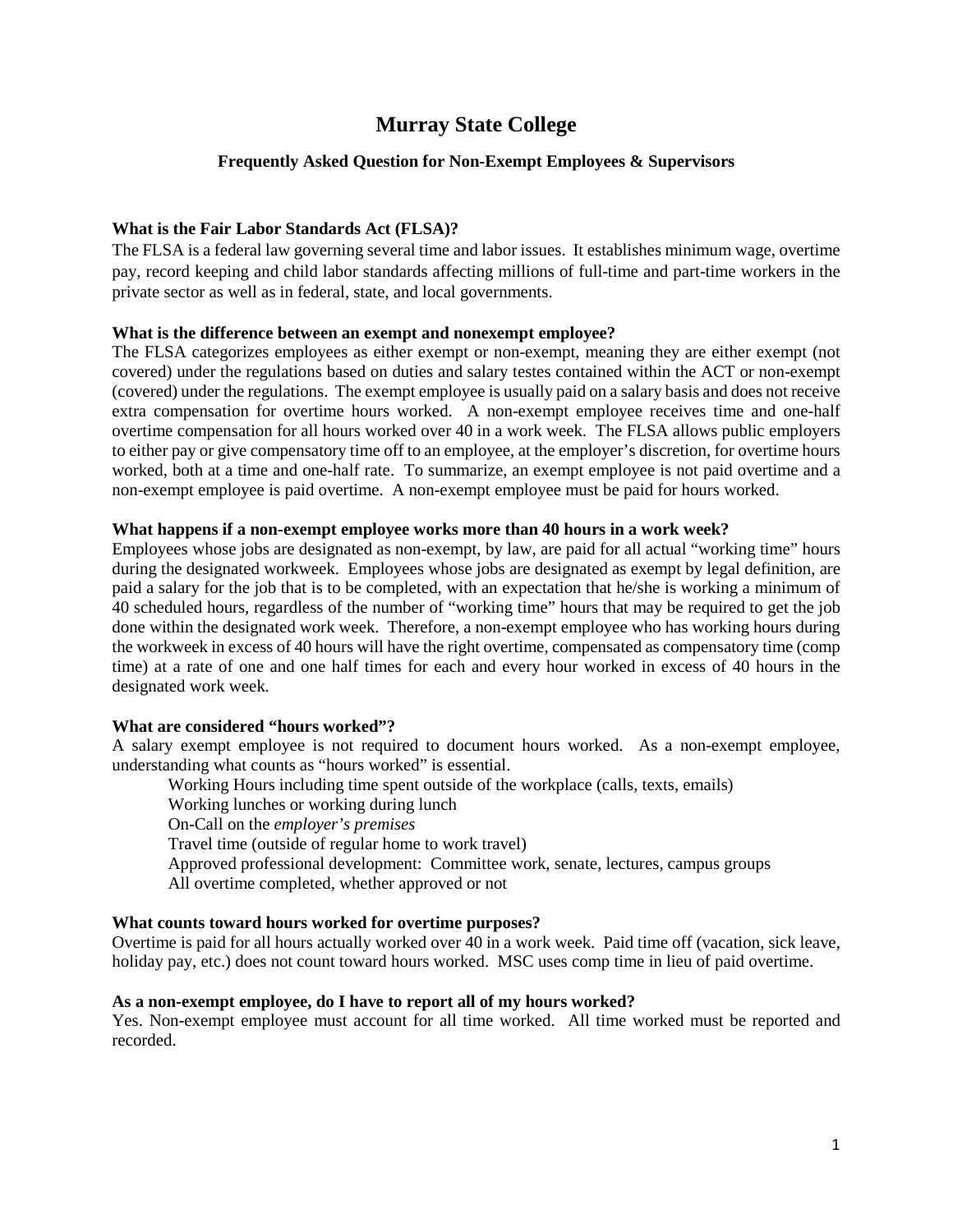**Since I am non-exempt employee, does this mean if I work 50 hours per week I will earn more money?**

If you work more than 40 hours per week you will accrue *compensatory time*. Your supervisor may implement a new work schedule to reduce the amount of hours you work in order to manage expenses.

### **As a non-exempt employee, can I work more than 40 hours in a work week and decide not to report the additional hours?**

No. Any hours worked in excess of 40 hours per week and any change in your normal schedule must have written supervisory approval prior to performing the work?

### **Can a non-exempt employee still work early and late? Can a non-exempt employee check messages from home after work hours?**

Since you are non-exempt, we are focused on ensuring work hours are reported and compensated. Nonexempt employees can still request alternative scheduling arrangements with their supervisors; however, all time worked must be recorded within the Non-Exempt Leave Report. All current and future alternative scheduling arrangement will have to be revisited with your supervisor, within understanding as to when overtime is permissible.

### **Can my work hours change within a work week?**

Yes, with your supervisor's prior approval. Non-exempt employees must account for all time worked during the work week in which it is worked so that compensatory time off is compensated accurately. For example, rather than working 8 hours on Monday and Tuesday, you might be approved to work 10 hours on Monday and 6 hours on Tuesday. Any change in schedule must be approved in advance.

### **Can I work 50 hours one week and 30 hours the next yet record 40 hours of work each week since it adds up to 80 hours?**

No. There are two reasons:

- 1) As a non-exempt employee you must account for all time worked during the work week in which it is worked. In this example, you would be paid 40 hours plus 10 hours of overtime (or compensatory time off) for the week you worked 50 hours.
- 2) As a full-time employee, you must account for at least 40 hours per week, including hours worked and/or paid time off. In this example, in the week you worked 30 hours, you must be paid for 10 hours of paid time off in order to total 40 hours.

### **Can my supervisor require me to work extra hours and not pay me for it if I am non-exempt?**

No. MSC is required to compensate you for all hours worked, including time worked in excess of 40 hours in a work week. Any hours worked over 40 will count as comp time. The President must approve any overtime that will be paid to an employee.

### **Can I volunteer to work more than 40 hours without pay of compensatory time off?**

No. MSC is required to compensate you for all hours worked, including time worked in excess of 40 hours in work week.

### **How much comp time can I earn?**

Current policy states all overtime worked must be approved in advance by your immediate supervisor. The maximum compensatory time which may be accrued by an employee shall be 128 hours.

### **When can I take my comp time?**

You may schedule comp time like vacation. Per policy, comp time is to be used before vacation and must be permitted on the date you request unless the time off would "unduly disrupt" the operations of your area. Use of comp time can also be assigned by a supervisor. Example: You are needed to work extra hours during a heavy enrollment period or had to come in due to on-call. The supervisor can then assign time off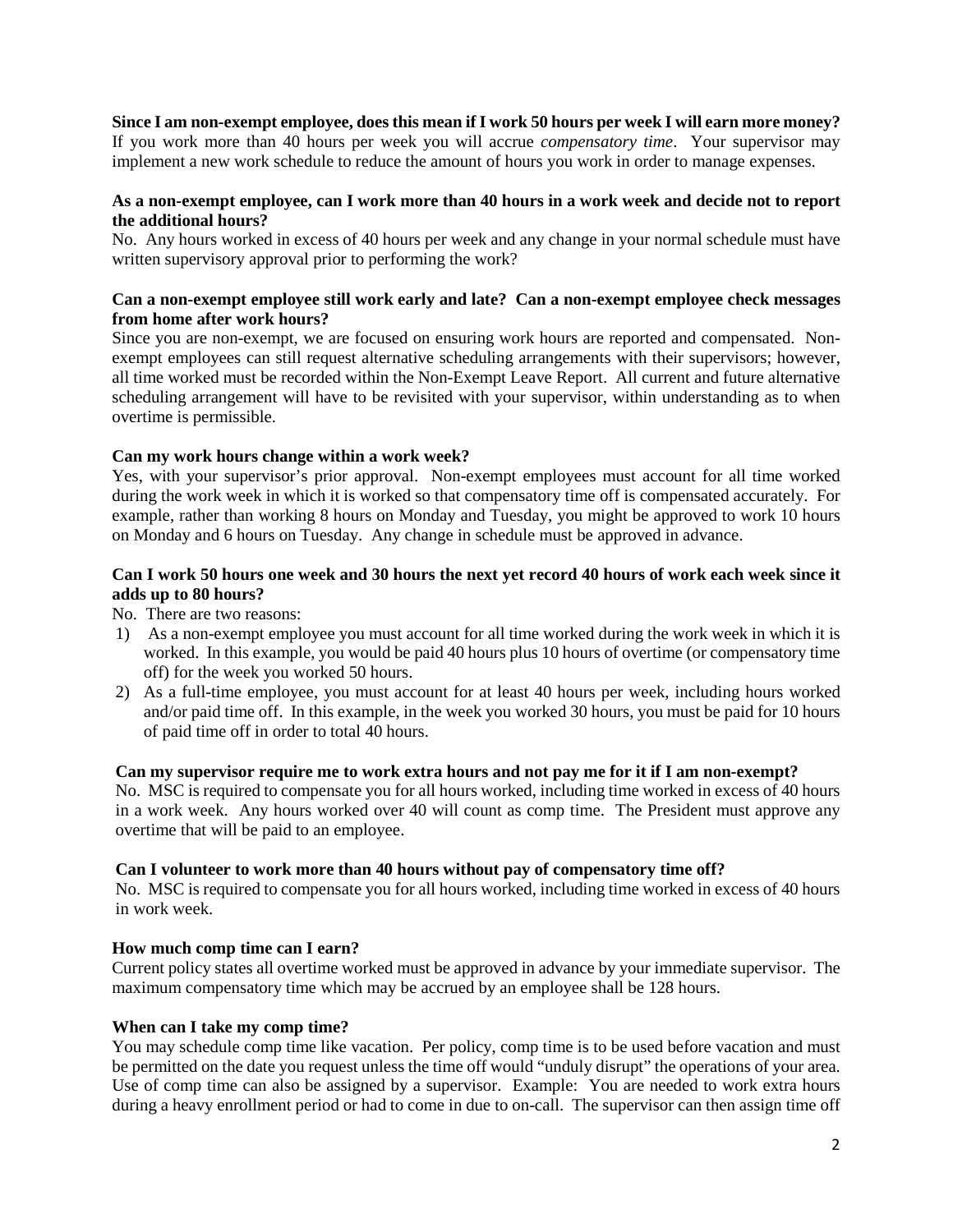in the following days, weeks, or month to give you the time of you earned or when it is convenient for the department.

### **Don't I have to be paid overtime?**

Public colleges are allowed to pay with comp time instead of overtime "dollars", since we establish that relationship with you through policy when you are hired. However, if you accrue a lot of comp time and the department is not able to give you time off, then management can choose to pay for your comp time to reduce the balance.

### **Do I have to take my comp time? Can't I just let it accrue like vacation?**

Comp time not vacation is intended to be saved as a way to bank income. Murray State College provides annual leave with pay for eligible employees for the purpose of rest and relaxation. Comp and vacation time are both financial liabilities to MSC, and therefore should be taken on a regular and consistent basis. Your supervisor should be encouraging you to schedule and take earned time to keep balances within reason.

### **As a non-exempt employee, can I still work early or late? Can I check my emails from home?**

Non-exempt employees can make arrangements and obtain approval from their supervisor to work from home, to check messages at night or to change their daily schedule to different hours. However, all time worked must be accounted for and recorded as time worked. All overtime and any alternative work arrangement must be approved in advance by the employee's direct supervisor.

### **I routinely travel on business. Do I need to track ALL my travel time?**

Not all time "away" is considered working time. There is a Department of Labor fact sheet that may answer some of the most common travel time questions.

#### **Home to work travel?**

An employee who travels from home before the regular workday and returns to his/her home at the end of the workday is engaged in ordinary home to work travel, which is not work time.

#### **Home to work on a special one-day assignment in another city**?

An employee who regularly works at a fixed location in one city is given a special one-day assignment in another city and returns home the same day. The time spent in traveling to and returning from the other city is work time, except that the employer may deduct/not count that time the employee would normally spend commuting to their regular work site.

#### **Travel that is all in a day's work?**

Time spent by an employee in travel as part of their particular activity, such as travel from job site to job site during the workday, is work time and must be counted as hours worked.

#### **Do I have to take my lunch breaks?**

MSC believes that time away from work during the work-day is good for employees to allow for eating a meal, resting and relaxing, or conducting other personal business. Therefore, MSC schedules an unpaid lunch break period of one hour per work-day for full-time employees. Lunch break time is not to be accumulated, or otherwise used to shorten the workday or workweek.

#### **Do I get work breaks?**

A brief break from work is extended to employees as a privilege and not a right. Breaks should be arranged with the supervisor. The college approves up to two daily breaks of no more than fifteen minutes each.